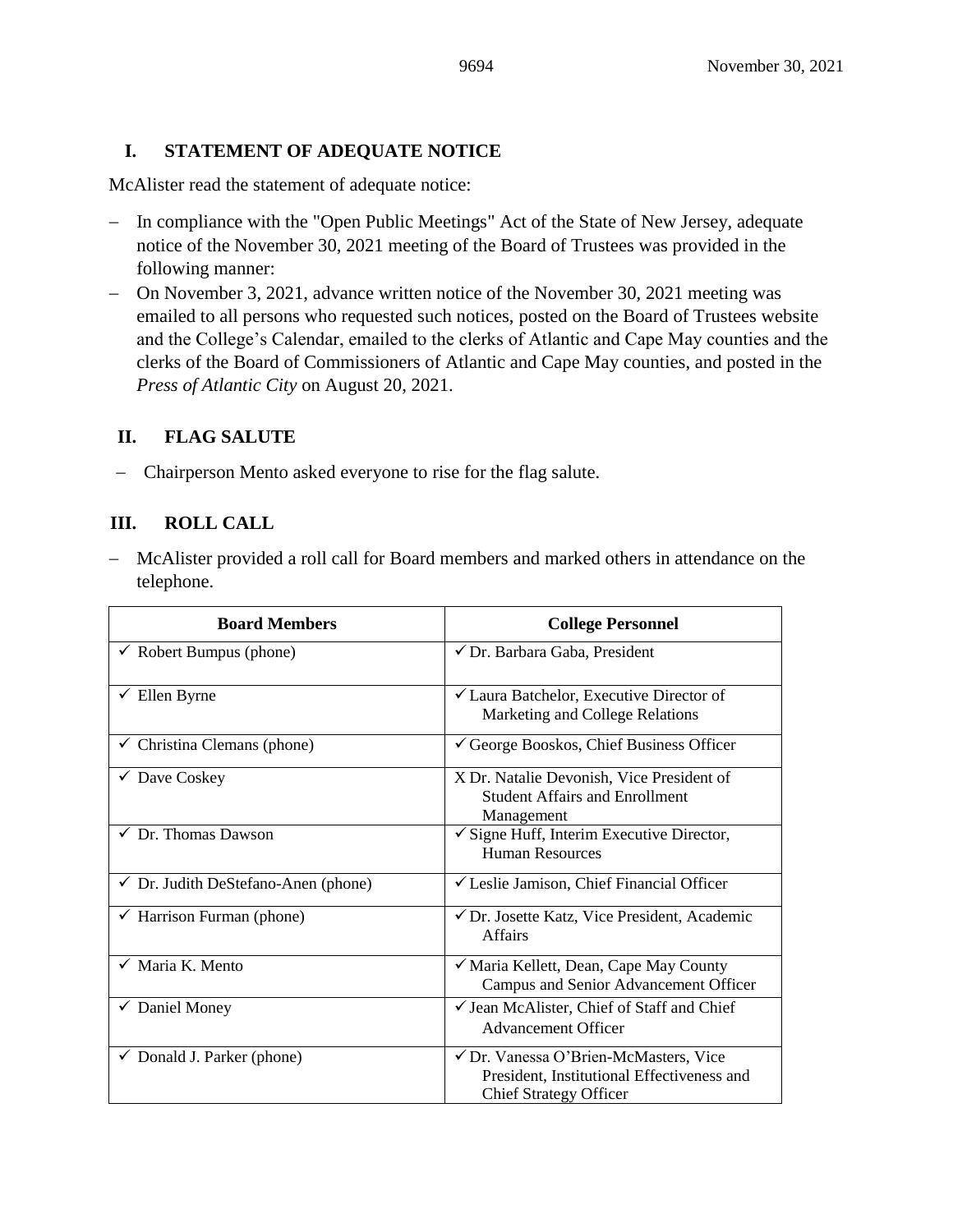| <b>Board Members</b>                                                                                                                            | <b>College Personnel</b>                                                                 |
|-------------------------------------------------------------------------------------------------------------------------------------------------|------------------------------------------------------------------------------------------|
| $\checkmark$ Dr. Robert Previti                                                                                                                 | $\checkmark$ John Piazza, Chief Information Officer                                      |
| $\checkmark$ Maria Ivette Torres                                                                                                                | <b>Legal Counsel</b><br>√ Lou Greco, Esq., Board Solicitor                               |
| Shane Winkler<br>$\checkmark$                                                                                                                   |                                                                                          |
| <b>Public in Attendance</b>                                                                                                                     |                                                                                          |
| $\checkmark$ Bonnie Lindaw, Chief Financial Officer,<br>County of Atlantic (phone)                                                              |                                                                                          |
| <b>Faculty and Staff in Attendance</b>                                                                                                          |                                                                                          |
| $\checkmark$ Gracellen Etherton, Executive Assistant,<br>Office of the President/Board of Trustee<br><b>Operations and Resource Development</b> | Victor Moreno, Senior Manager, Campus<br>$\checkmark$<br>Operations & Community Outreach |
| $\checkmark$ Caesar Niglio, Enterprise Architect,<br><b>ACCCEA</b>                                                                              |                                                                                          |

# **IV. CALL TO ORDER**

− Chairperson Mento called the meeting to order at 6:45PM on November 30, 2021.

### **V. PRESIDENT'S REPORT**

Dr. Gaba discussed the following:

### **Groundbreaking Ceremony – Wind Training Center**

- The College held its Wind Training Groundbreaking Ceremony on October 28, 2021 at the Worthington Atlantic City Campus, which was attended by more than 80 representatives from the State of New Jersey, local community leaders and elected officials, industry partners, and faculty and staff.
- − Event speakers included: Dr. Brian Bridges, New Jersey Secretary of Higher Education (OSHE); The Honorable Marty Small, Mayor of Atlantic City; Jim Ferris, Bureau Chief for New Technology of the Clean Energy Division at the New Jersey Board of Public Utilities (NJBPU); Jen Becker, Managing Director of Wind Industry Development, New Jersey Economic Development Authority (NJEDA); and Davon McCurry, New Jersey Deputy Head of Market & Government Affairs for Ørsted.
- − We are very proud that Atlantic Cape will play a key role in the state's clean energy transformation by providing the necessary education and workforce training programming to support the burgeoning offshore wind industry.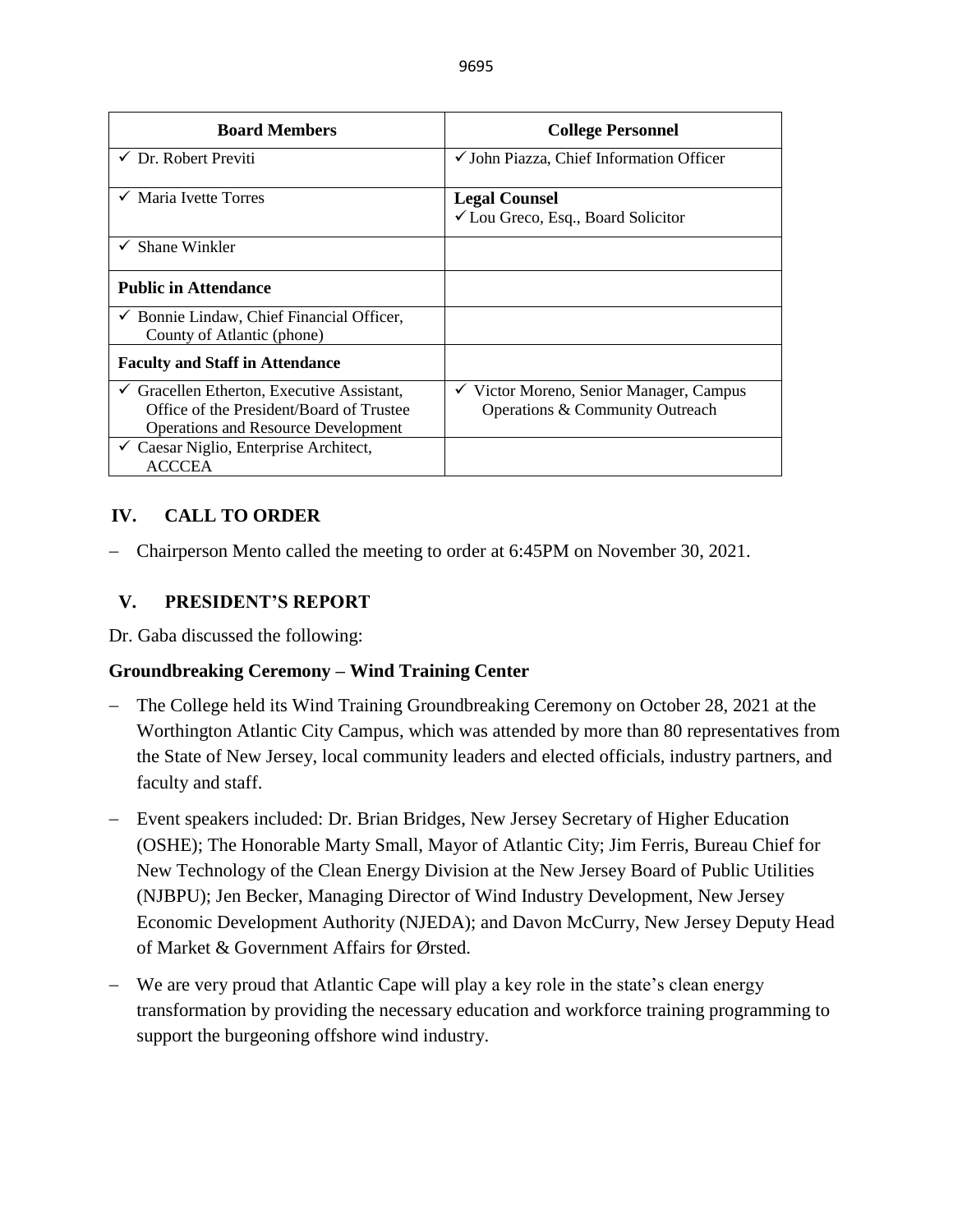### **COVID-19 UPDATE**

- − The college continues to follow CDC and local health department guidance and have adjusted our protocols accordingly. Effective Monday, January 3, 2022, all faculty, staff, and students taking classes on campus must show proof of COVID-19 vaccination or be regularly tested.
- − We have partnered with a third-party vendor for the vaccinations, testing, and overall administration of the program. Vaccination/testing stations will be set up on all 3 campuses.
- − Vaccination status will not prevent anyone from enrolling or visiting campuses. The use of masks indoors, regardless of vaccination status, will continue to be required. These mitigating protocols must be adhered to as we minimize the spread of COVID-19.

#### **Technology Upgrades**

#### *Security Camera Upgrade*

− The Security Camera upgrade project has been completed at all three campuses. This project increased the number of cameras on our campuses by 152% from 102 cameras to 257 cameras. The work on this project started in November 2020.

#### *Cost Saving Measures*

− The Information Technology department has designed a solution to replace the college's phone system maintenance currently provided by Converge One and Avaya with Hunter Technologies. This will save the college approximately \$27,000 annually. Additionally, in early 2022, the team is planning to replace Windstream Communications for all Telephone connectivity, which is expected to save an additional \$25,000-\$30,000 annually.

### **Community Outreach – Cape May**

− On November 8, the Cape May County Campus hosted a Mental Health/Law Enforcement Community Awareness Symposium that included a panel presentation/discussion with representatives from the Prosecutor's Offices from Atlantic and Cape May Counties, the Arc Offices of both counties, the Middle Township police, and representatives from several mental health providers.

#### **Community Outreach – Atlantic City**

- − The Worthington Atlantic City Campus hosted several community outreach events this month, including:
	- o *Thanksgiving Luncheon on November 19 at Center City Park in Atlantic City.* Atlantic Cape and Angels in Motion provided a hot meal, blessing bags, COVID-19 vaccines, and resources to the less fortunate community in Atlantic City. This initiative was in partnership with our Academy of Culinary Arts and the Culinary Student Association. This event received coverage from NBC-10.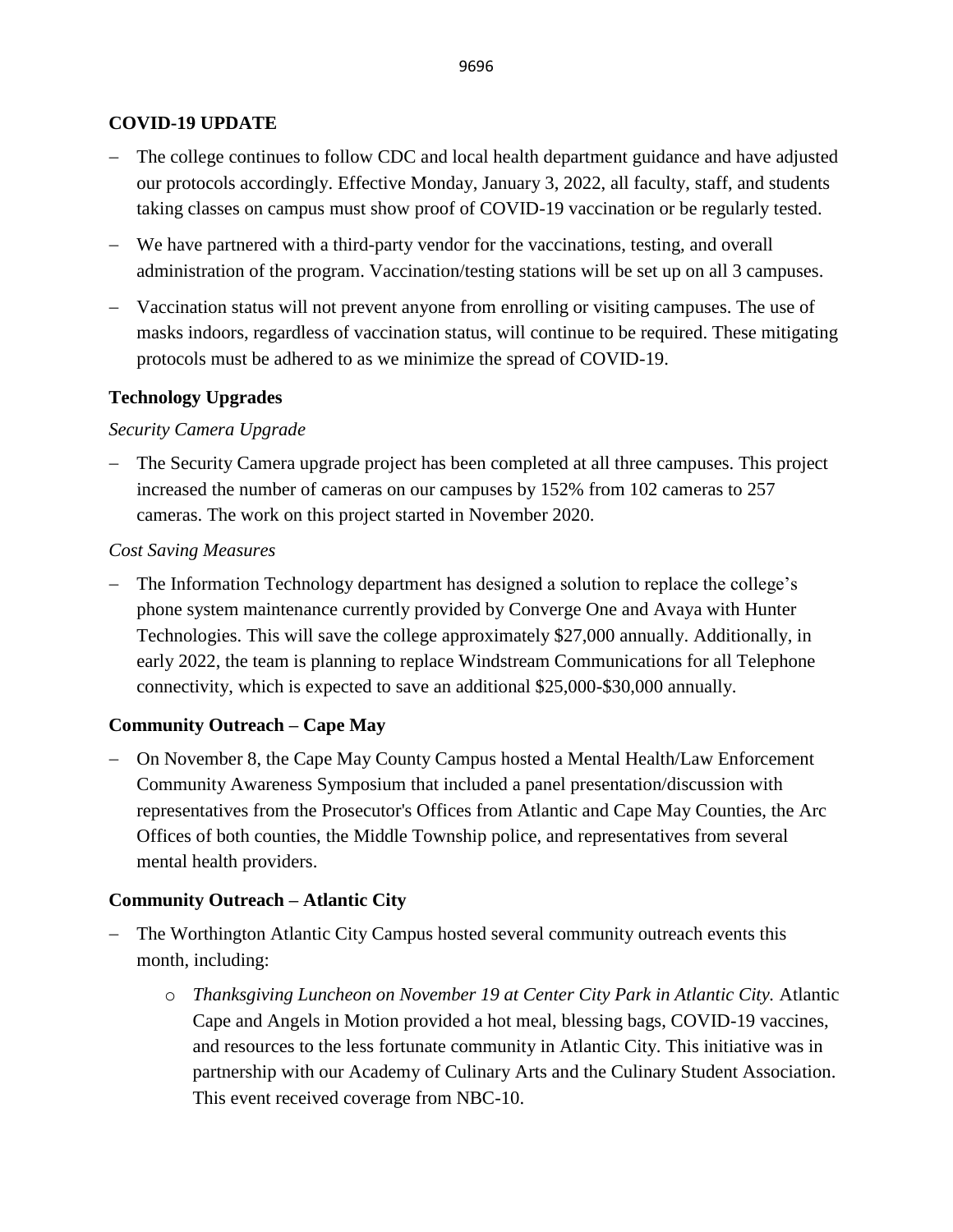o *Thanksgiving Dinner in a Box Distribution on November 20 at the Worthington Atlantic City Campus*. The College, in partnership with the Fellowship of Churches, hosted a food distribution for the community to include free turkeys and meal kit boxes, as well as COVID-19 vaccination information and appointments

# **Student Support – Food Insecurity Initiatives**

- − The Mays Landing Campus hosted a Drive-Through Turkey Giveaway for our students on Tuesday, November 16. Fifty turkeys, along with ingredients for Thanksgiving side dishes, were distributed. The turkeys, along with 26 gift cards to local grocery stores, were donated by the Community Food Bank of New Jersey. The Atlantic Cape Community College Education Association (ACCCEA) purchased \$2,000 in groceries to provide the side dishes for this event. In total, 76 students were assisted.
- − The Cape May County Campus hosted a free turkey giveaway with side dishes for students in need on November 22, 2021. In addition to a donation of turkeys by the Community Food Bank of New Jersey, Kim Stowell, Cape May County Campus Operations Manager, arranged for Kara Catering (the campus' food service provider) to donate the turkeys and side dishes, making them complete Thanksgiving meals for our students.

### **Atlantic Cape Foundation**

- − The Women of Wonder Luncheon was held at the Flanders Hotel in Ocean City on November 10, 2021. This year marked ten years that the Women of Wonder League has raised scholarship funds for Cape May County at-risk students attending Atlantic Cape. Since 2018, the Atlantic Cape Foundation has co-sponsored this event with the Cape May County Women's Commission.
- − We hosted 220 people, raised over \$17K, and honored three outstanding Cape May County women: Michele Gillian, Executive Director of the Ocean City Regional Chamber of Commerce; Chase Jackson, Executive Director of the Ocean City Arts Center; and Marilyn Miller, Director of the Samuel De Vico Senior Center in Middle Township. We also paid tribute to Veteran Doris "Doie" Barnes, a 100-year-old retired Marine Sgt. Stories about the event appeared in the *Press of Atlantic City*, the *Cape May County Herald*, *OCNJ*, and the *Ocean City Sentinel*.

### **Athletics**

# *Men's Basketball*

− Basketball player David Coit has received the Garden State Athletic Conference Player of the Week Award! David also received a Division-1 scholarship to Northern Illinois University.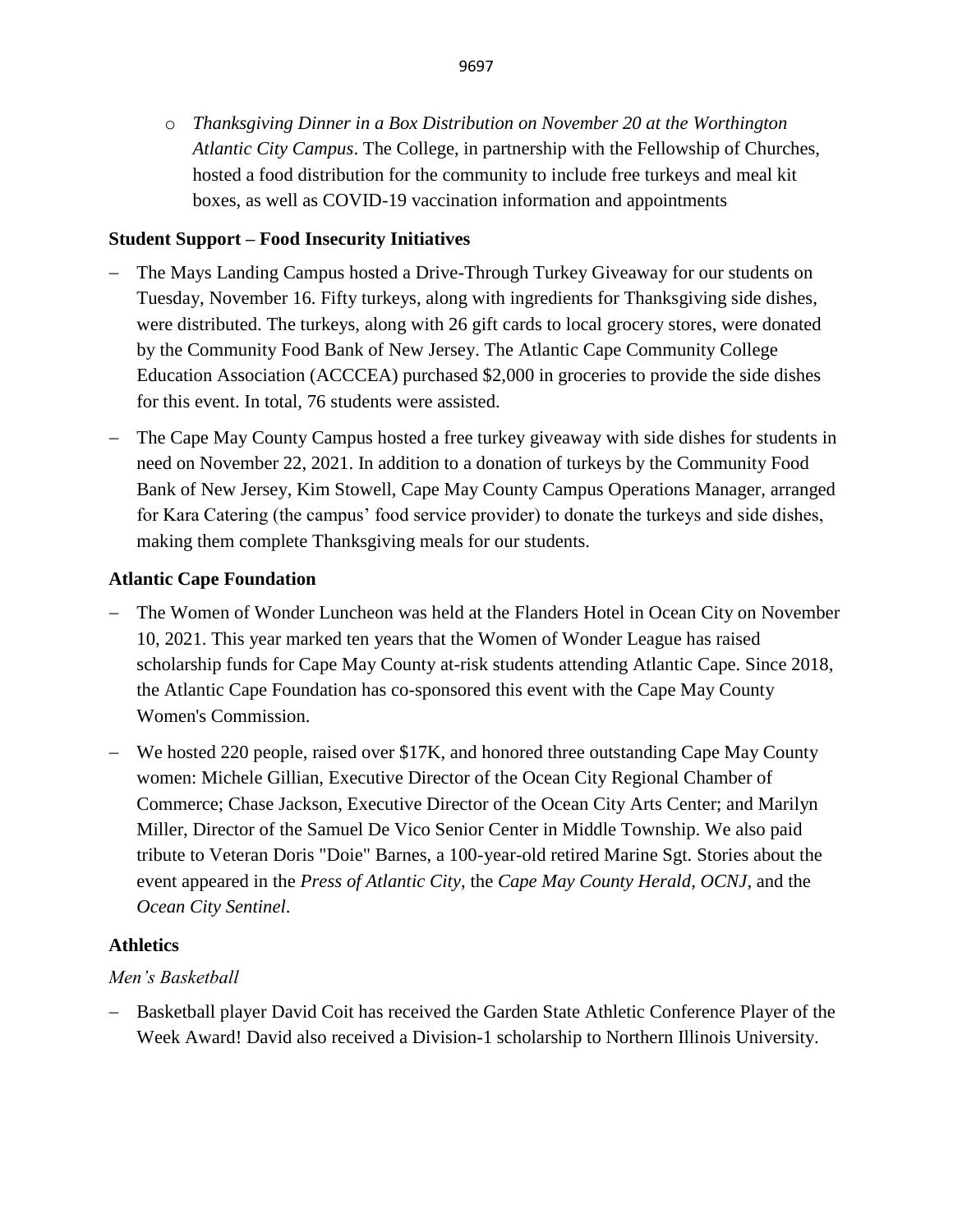# **Staff Accomplishments**

− Atlantic Cape Community College received two Medallion Awards at the National Council for Marketing and Public Relations (NCMPR) District 1 Conference Oct. 25-27 in Long Branch, NJ. Winning materials from Atlantic Cape included the oversized brochure (recruitment brochure geared towards prospective students with facts about the college) and the overall marketing campaign for the 2021 Restaurant Gala, which both received a bronze award.

# **Campus Improvements**

− Our Facilities team continues working to beautify the college's campuses to make them attractive and comfortable for our students, faculty, staff, and visitors. Most recently, the water tower on the Mays Landing Campus has been adorned with the college's logo.

*Secretary's Note-The President's full monthly report is posted on the Board webpage.*

# **Inside the College**

- − Dr. Josette Katz, Vice President of Academic Affairs, and Christine Matos, Director of High School Initiatives, presented "Early College High School Partnership Programs".
- − Trustees discussed marketing of the Early College opportunities; the high schools that have joined the program over the years; tuition charges to the students and leveraging of grant funds to subsidize courses for underserved populations; and the registration process.

# **VI. COMMENTS FROM THE PUBLIC**

- − Chairperson Mento called for comments from the public on agenda items.
- None noted.

# **VII. CONSENT RESOLUTONS**

− McAlister read the following consent resolutions.

**Res. #31** Regular Session Minutes (October 26, 2021)

### **Res. #33**

### **Personnel Action**

*Appointments -* **Wendy Gray**, Assistant Director, Advising and Retention effective December 1, 2021 at an annual salary of \$63,600.

*Extension of Appointment* - **Shara Deberry**, temporary full-time Instructional Technology Program Coordinator at an annual salary of \$48,822 through May 6, 2022 [Grant Funded].

*Title Change and Salary Adjustment* - **Emily Smykla**, from Specialist to Confidential Assistant, Office of the President effective December 1, 2021 at an annual salary of \$48,860.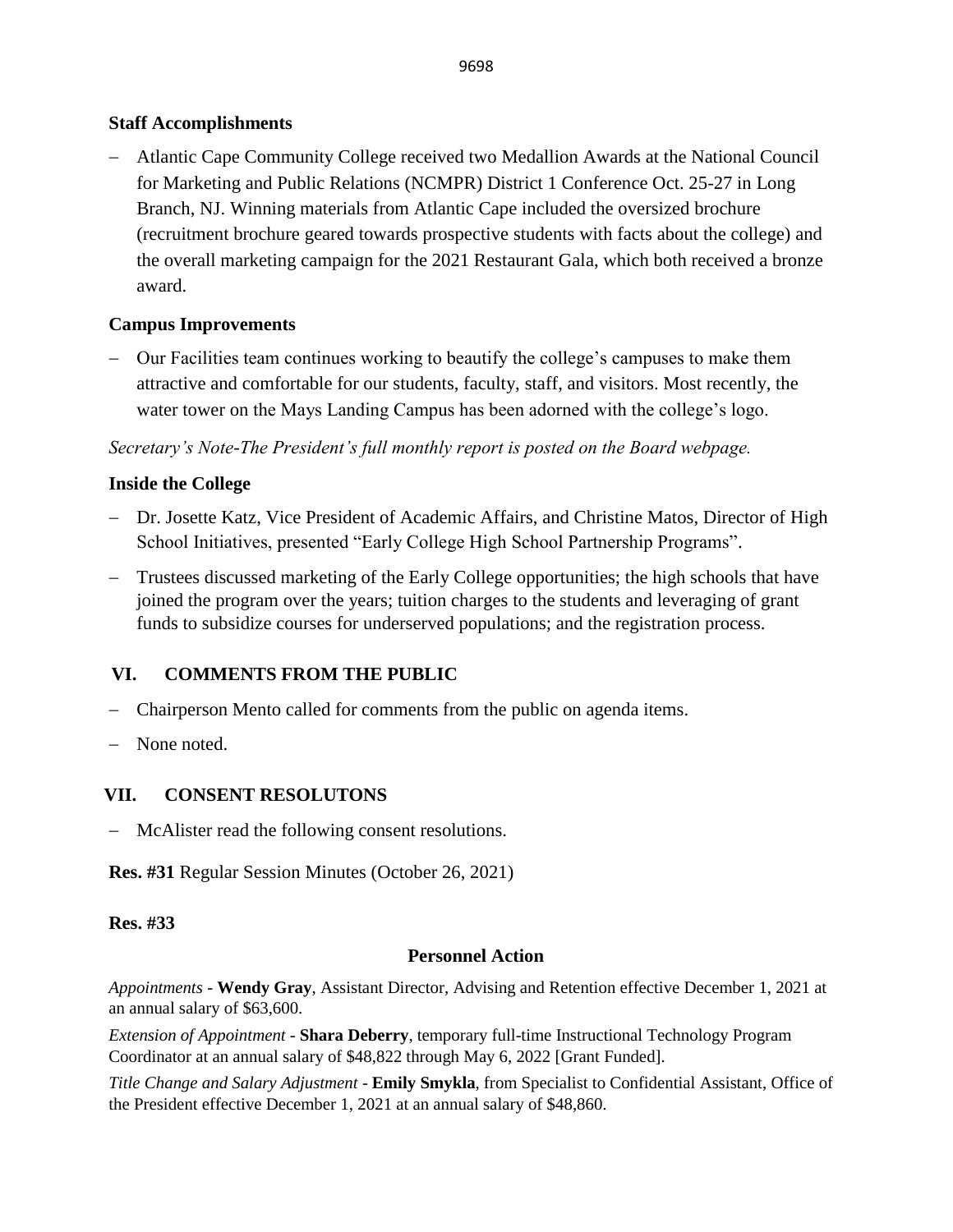*Title Changes* - **Daymis Alicea**, from Program Coordinator to Student Service Navigator effective December 1, 2021 at her current annual salary; **Jessica Brown**, from Program Coordinator to Student Service Navigator effective December 1, 2021 at her current annual salary; **Jerome Ingram**, from Program Coordinator to Student Service Navigator effective December 1, 2021 at his current annual salary; **Eric Stewart**, from Program Coordinator to Student Service Navigator effective December 1, 2021 at his current annual salary; **Vita Stovall**, from Program Coordinator to Student Service Navigator effective December 1, 2021 at her current annual salary; **Carmen Cabrera**, from Assistant Director Admissions to Assistant Director, One Stop and Enrollment Services at her current annual salary; **Tasha Rivera**, from Manager, Admissions to Manager, Enrollment Services effective December 1, 2021 at her current annual salary; **Cynthia Correa** from Director, WACC Student Services and Institutional Career Services to Director, WACC Student Affairs and One Stop Services effective December 1, 2021 at her current annual salary.

*Resignations* - **Adelina Marini**, Academic Support Specialist, effective October 29, 2021; **David Ortiz-Nunez**, College Recruiter, effective November 12, 2021.

#### **Res. #40**

#### **Termination of the Office Systems Technology, A.A.S.**

Termination of the Office Systems Technology, A.A.S. degree effective Spring 2022.

**Res. #34**

#### **Award of Bids**

| <b>Number</b>  | <b>Item and Vendor Information</b>                                       | <b>Amount</b>   |
|----------------|--------------------------------------------------------------------------|-----------------|
| Bid 1867       | Cape May County Campus Cooling Tower and<br><b>Emergency Generator</b>   | \$486,000.00    |
|                | Chapter 12, Repair & Replacement, and Institutional<br>Funds             |                 |
|                | Falasca Mechanical<br>Vineland, NJ                                       |                 |
| <b>RFP 244</b> | <b>Media Buying Services</b>                                             | \$125,000.00    |
|                | <b>Institutional and Grant Funds (Partially Grant</b><br><b>Funded</b> ) | (not to exceed) |
|                | JL Media<br>Union, New Jersey                                            |                 |
| Bid Exempt 945 | <b>Labor Negotiation Services</b>                                        | \$30,000.00     |
|                | Blaney & Karavan<br>Avalon, NJ                                           | (not to exceed) |
| Bid Exempt 946 | Verkada Command Software for Security Cameras                            | \$38,603.95     |
|                | Ocean Computer Group<br>Matawan, NJ                                      |                 |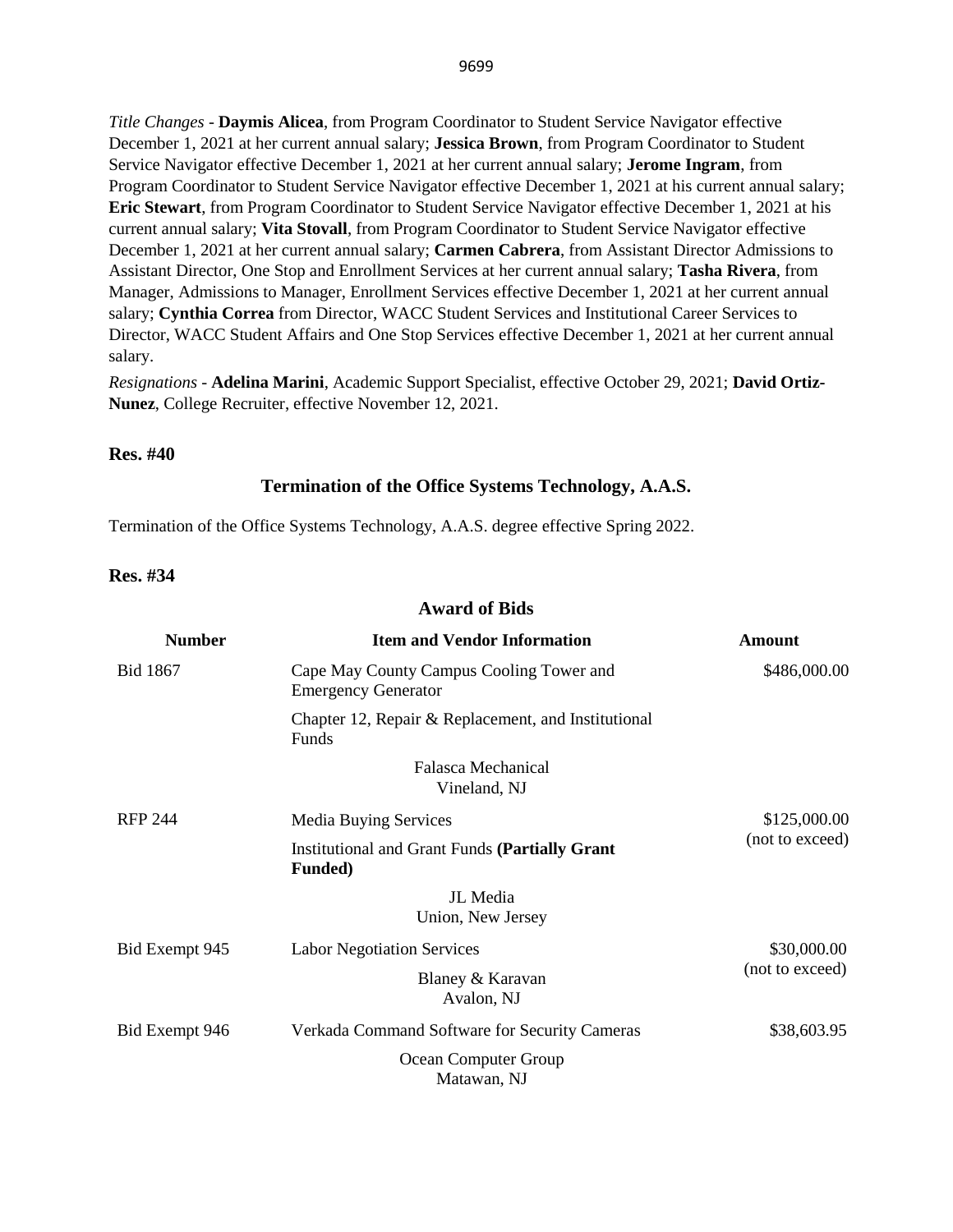| <b>Number</b>  | <b>Item and Vendor Information</b>                                                                                                                       | <b>Amount</b>   |
|----------------|----------------------------------------------------------------------------------------------------------------------------------------------------------|-----------------|
| Bid Exempt 947 | Professional Services for Wind Training Center                                                                                                           | \$479,205.00    |
|                | Wind Safety Challenge Grant (Grant Funded)                                                                                                               | (not to exceed) |
|                | Arcon Training Center, LLC<br>Salisbury, MD                                                                                                              |                 |
| Bid Exempt 948 | Support and Equipment Warranty College Phone<br>System                                                                                                   | \$23,105.00     |
|                | Hunter Technologies<br>Wall Township, NJ                                                                                                                 |                 |
| Bid Exempt 949 | <b>Proctoring Services</b>                                                                                                                               | \$20,000.00     |
|                | Higher Education Emergency Relief Fund (HEERF II)<br>- Institutional Portion (Grant Funded)                                                              | (not to exceed) |
|                | Honorlock, Inc.<br>Boca Raton, FL                                                                                                                        |                 |
| Bid Exempt 950 | Customer Relationship Management (CRM) Software                                                                                                          | \$19,300.00     |
|                | Community College Opportunity Grant (CCOG)<br>(Grant Funded)                                                                                             |                 |
|                | SalesForce, Inc.<br>San Francisco, CA                                                                                                                    |                 |
| Bid Exempt 951 | SiteImprove Website Functionality Software Tool                                                                                                          | \$26,316.48     |
|                | Higher Education Emergency Relief Fund (HEERF) -<br><b>Institutional Portion (Grant Funded)</b>                                                          |                 |
|                | SiteImprove, Inc.<br>Bloomington, MN                                                                                                                     |                 |
| Bid Exempt 952 | <b>Inside Track Enrollment Campaigns</b>                                                                                                                 | \$58,279.00     |
|                | <b>Opportunity Meets Innovation Challenge Grant</b><br>(OMIC) / Higher Education Emergency Relief Fund<br>(HEERF) - Institutional Portion (Grant Funded) | (not to exceed) |
|                | Inside Track<br>Salem, OR                                                                                                                                |                 |
| Bid Exempt 953 | Color Copier for Print Shop                                                                                                                              | \$91,548.00     |
|                | <b>Xerox Corporation</b><br>Mt. Laurel, NJ                                                                                                               |                 |
| Bid Exempt 954 | Xerox Copier for Print Shop                                                                                                                              | \$34,497.00     |
|                | Xerox Corporation<br>Mt. Laurel, NJ                                                                                                                      |                 |

Total \$1,431,854.43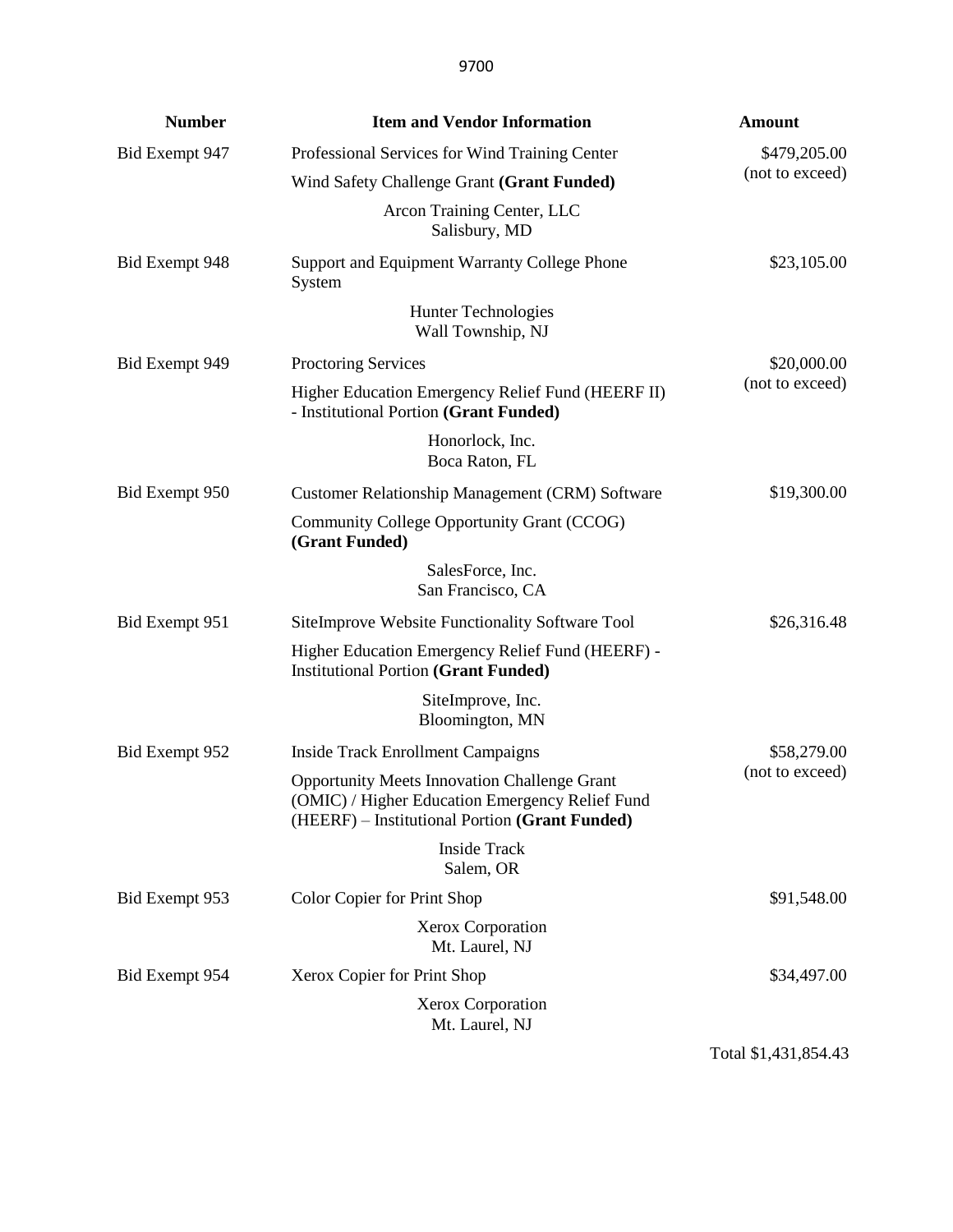#### **Res. #39**

#### **NACUBO Strategic Finance for Student Success Grant**

Approval of an application to the National Association of College and University Business Officers (NACUBO) Strategic Finance for Student Success Grant and, if awarded, acceptance of a grant not to exceed \$35,000 over three years.

#### **Res. #41**

#### **New Jersey Council for the Humanities Smithsonian Traveling Exhibit Voices and Votes**

Acceptance of a grant of up to \$5,000 from the New Jersey Council for the Humanities for its Smithsonian Traveling Exhibit Voices and Votes project.

#### **Res. #43** Executive Session

- Trustee Torres motioned to approve consent resolutions; Trustee Byrne seconded.
- − Motion carried.

#### **VIII. BUDGET REPORT**

− Trustee Money reported under Resolution #2 and Resolution #32 – Regular Resolutions.

### **IX. REGULAR RESOLUTIONS**

**Res. #2** FY21 Draft Financial Statement for twelve months ended June 30, 2021 as of November 11, 2021.

Trustee Money stated the following:

- This resolution is to approve the FY21 Draft Financial Statement for twelve months ended June 30, 2021 as of November 11, 2021.
	- o The PERS (pension) and SUI (unemployment) reserve adjustments are still pending the FY21 employer billings from the State.
	- o The fiscal year closing is in process, and the net margin will be positive, therefore adding to fund balance.
	- o Due to the GASB 68 and 75 reporting delays, the NJCCC will be submitting a request to the State on behalf of the NJ County College sector for an extension until March 31, 2022 to file the FY21 Audit Reports.
- Jamison explained that GASB 68 and 75 are post-employment benefits that have to be incorporated into the financial statements.
- − Trustee Parker motioned to approve Resolution #2, Trustee Byrne seconded.
- − Motion carried.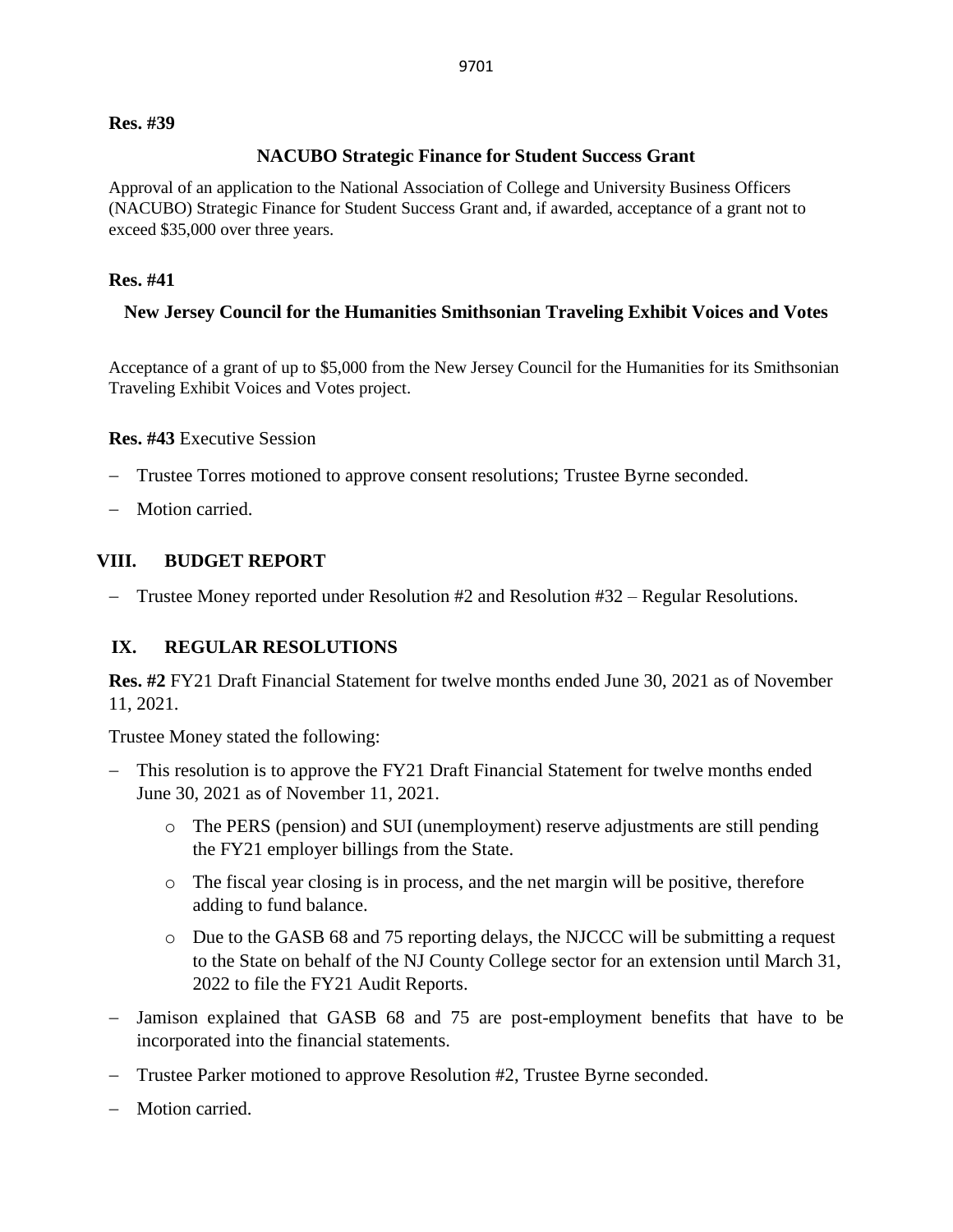**Res. #32** FY22 Financial Statement for four months ended October 31, 2021.

Trustee Money stated the following:

- − As of October 31, 2021, the College has earned 47.0% of budgeted revenues and expended 36.5% of budgeted expenditures.
- − FY22 Fall credit enrollment is 3.8% below the budgeted goal. Fall tuition revenue is \$165,000 below budget, which can be recovered through HEERF. Fall's recovery will be recorded at the end of the semester.
- − Trustee Byrne motioned to approve Resolution #32, Trustee Dawson seconded.
- − Motion carried.

#### **Res. #33A**

#### **MEMORANDUM OF AGREEMENT**

# **Supportive Staff Association of Atlantic Cape Community College (SSAACCC) Payment for Unused Vacation Days**

Memorandum of Agreement with the Supportive Staff Association of Atlantic Cape Community College (SSAACCC) for a one-time opportunity for employees to be paid on a per-diem basis for unused vacation days (Higher Education Emergency Relief Fund-Institutional Portion – Grant Funded).

#### **Res. #33B**

### **MEMORANDUM OF AGREEMENT**

#### **Teachers, Librarians and Counselors (TLC)**

#### **Payment for Unused Vacation Days**

Memorandum of Agreement with the Teacher, Librarian and Counselor Bargaining Unit of the Education Association of Atlantic Cape Community College (TLC) for a one-time opportunity for employees to be paid on a per-diem basis for unused vacation days (Higher Education Emergency Relief Fund-Institutional Portion – Grant Funded).

#### **Res. #33C**

#### **MEMORANDUM OF AGREEMENT**

#### **Atlantic Cape Community College Organization of Supervisory and Administrative Personnel (ACCCOSAP)**

#### **Payment for Unused Vacation Days**

Memorandum of Agreement with the Atlantic Cape Community College Organization of Supervisory and Administrative Personnel (ACCCOSAP) for a one-time opportunity for employees to be paid on a perdiem basis for unused vacation days (Higher Education Emergency Relief Fund-Institutional Portion – Grant Funded).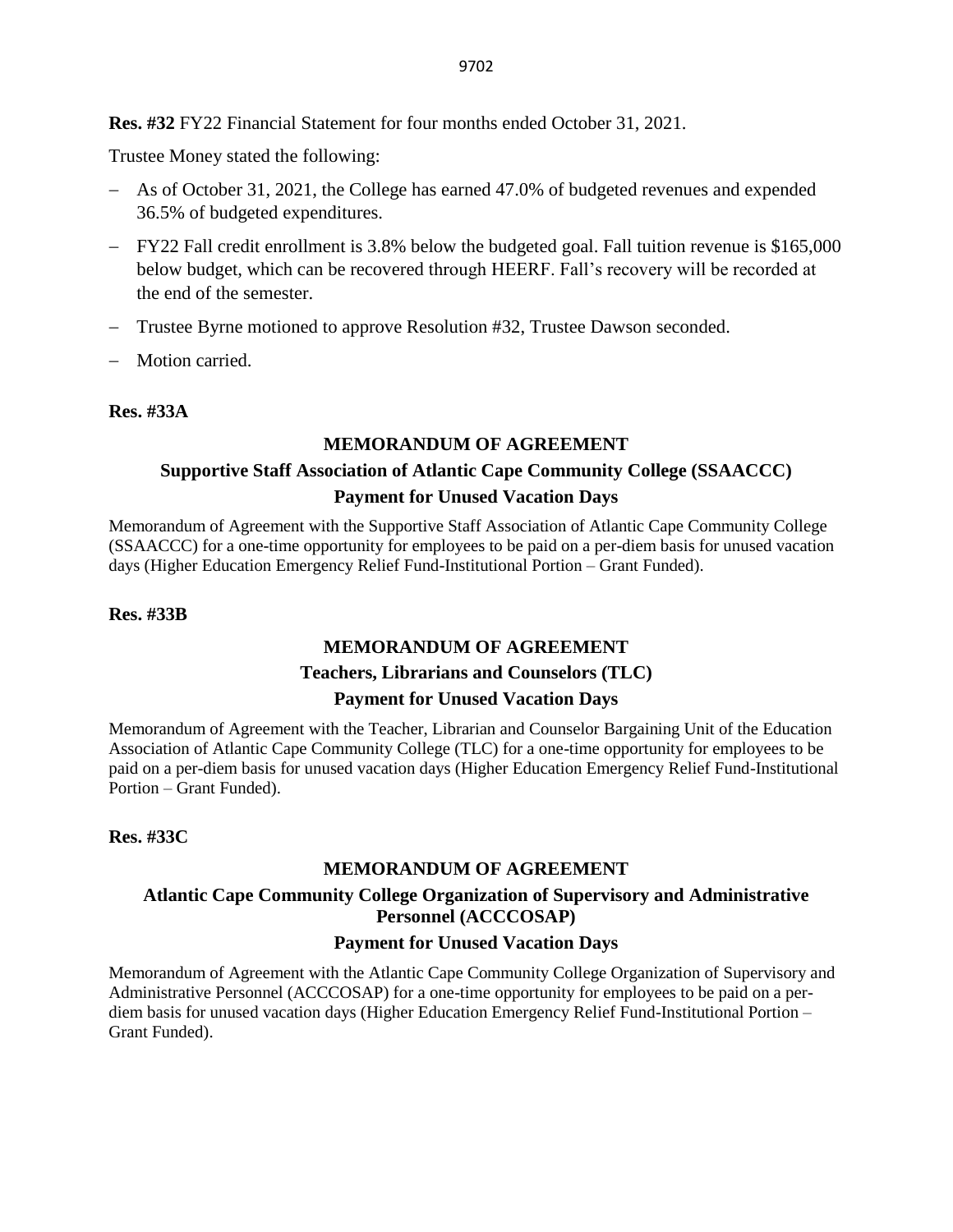#### **Res. #33D**

#### **Payment for Unused Vacation Days for Employees Exempt from Bargaining Unit Agreements**

Employees exempt from the bargaining unit to be granted a one-time opportunity to be paid on a per-diem basis for unused vacation days as allowable (Higher Education Emergency Relief Fund-Institutional Portion – Grant Funded).

- − Trustee Parker stated that Resolutions #33A-D are due to COVID-19 as employees were not able to take their normal allotment of vacation time. Thus, the college is offering to buy back vacation days in excess of the amount that is allowable for payout upon separation of employment, up to a maximum number of 10 days. This is a one-time only opportunity. The payments will be made using HEERF funds and at no cost to the college.
- − Trustee Torres motioned to approve Resolution #33A-D, Trustee Dawson seconded.
- − Motion carried.

**Res. #33E**

# **MEMORANDUM OF AGREEMENT Academy of Culinary Arts Faculty Association (ACAFA) Contract Year Hours**

Memorandum of Agreement with the Academy of Culinary Arts Faculty Association of Atlantic Cape Community College (ACAFA) to change the Chef Educators' academic year from 150 teaching days to 120 teaching days, with non-instructional days increasing from 10 days to 40 days for the academic year.

- − Trustee Parker stated that within the Culinary program, the college went from 5 days of instruction to 4 days because most students work in the industry on Fridays. Classes meet 5 hours per day, Monday through Thursday, as Friday is a busy day industry-wide.
- − Those students not working may take general education courses on Fridays so their days are several hours versus a full day.
- − Chef Educators will use the non-instructional days to prepare for the Restaurant Gala and be available for other community events, as well as update curriculum.
- − Trustee Money motioned to approve Resolution #33E, Trustee Byrne seconded.
- Motion carried.

**Res. #37**

#### **Policy Updates**

Policy No. 500 *Administrative Responsibility* Policy No. 503 *Grants Procurement/Administration* Policy No. 504 *Lines of Authority in the Absence of the President*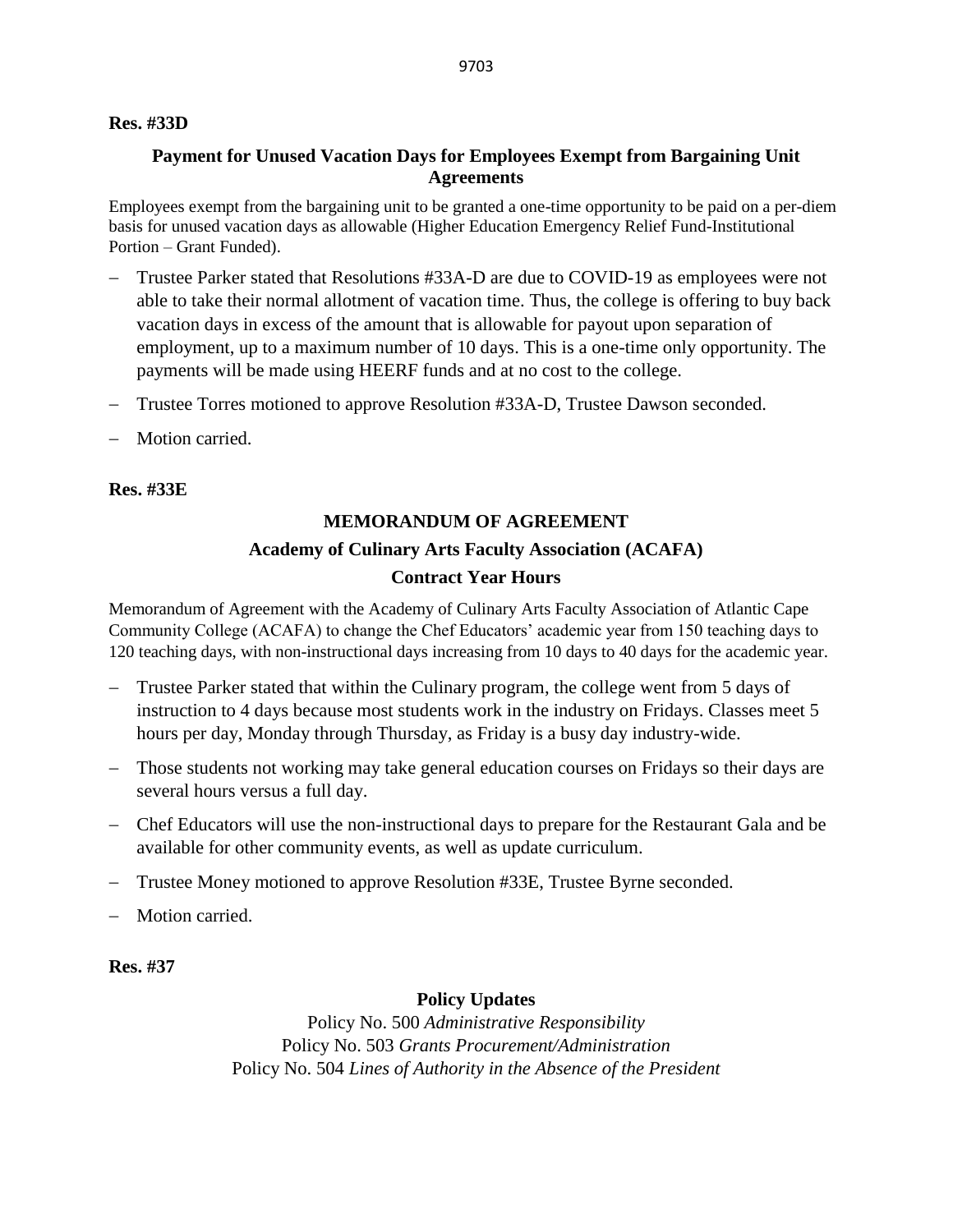Elimination of Policy No. 500 *Administrative Responsibility* as it will be reclassified as a General Administration Department policy, and approve the revisions and renumbering of Policy No. 504 *Lines of Authority in the Absence of the President* to Board Policy No. 29 and Policy No. 503 *Grants Procurement/Administration* to Board Policy No. 30.

- − Trustee Byrne motioned to approve Resolution #37; Trustee Torres seconded.
- Motion carried.

### **Res. #38**

#### **Bylaws Revisions**

Revisions to the Board of Trustees Bylaws (Long Range Planning & Capital Projects committee charges).

- Trustee Parker stated that legislative updates are obtained through the New Jersey Council of County College (NJCCC) by the President and not by the Long Range Planning & Capital Projects committee.
- − Trustee Previti motioned to approve Resolution #38; Trustee Byrne seconded.
- Motion carried.

#### **Res. #42**

### **Board Solicitor Louis J. Greco, Esquire Honorary Resolution**

Acknowledgement of Mr. Lou Greco's service to the Board, the College, and its students over the past 38 years.

- − Trustee Parker read the resolution into the record recognizing Lou Greco for his 38 years of service.
- − Mr. Greco thanked the Trustees and all those Trustees those who served during his tenure. He noted that serving as the Board Solicitor for Atlantic Cape has been the highlight of his career.
- − Secretary McAlister noted that the Board has gifted Mr. Greco an engraved tankard. In years past, engraved tankards were given to retiring Board members and the Board is reawakening this tradition.
- − Trustee Parker motioned to approve Resolution #42; Trustee Money seconded.
- − Motion carried.

# **X. COMMITTEE REPORTS**

### PERSONNEL AND BOARD DEVELOPMENT

− There was no report under the Cunningham-Ruiz Bill.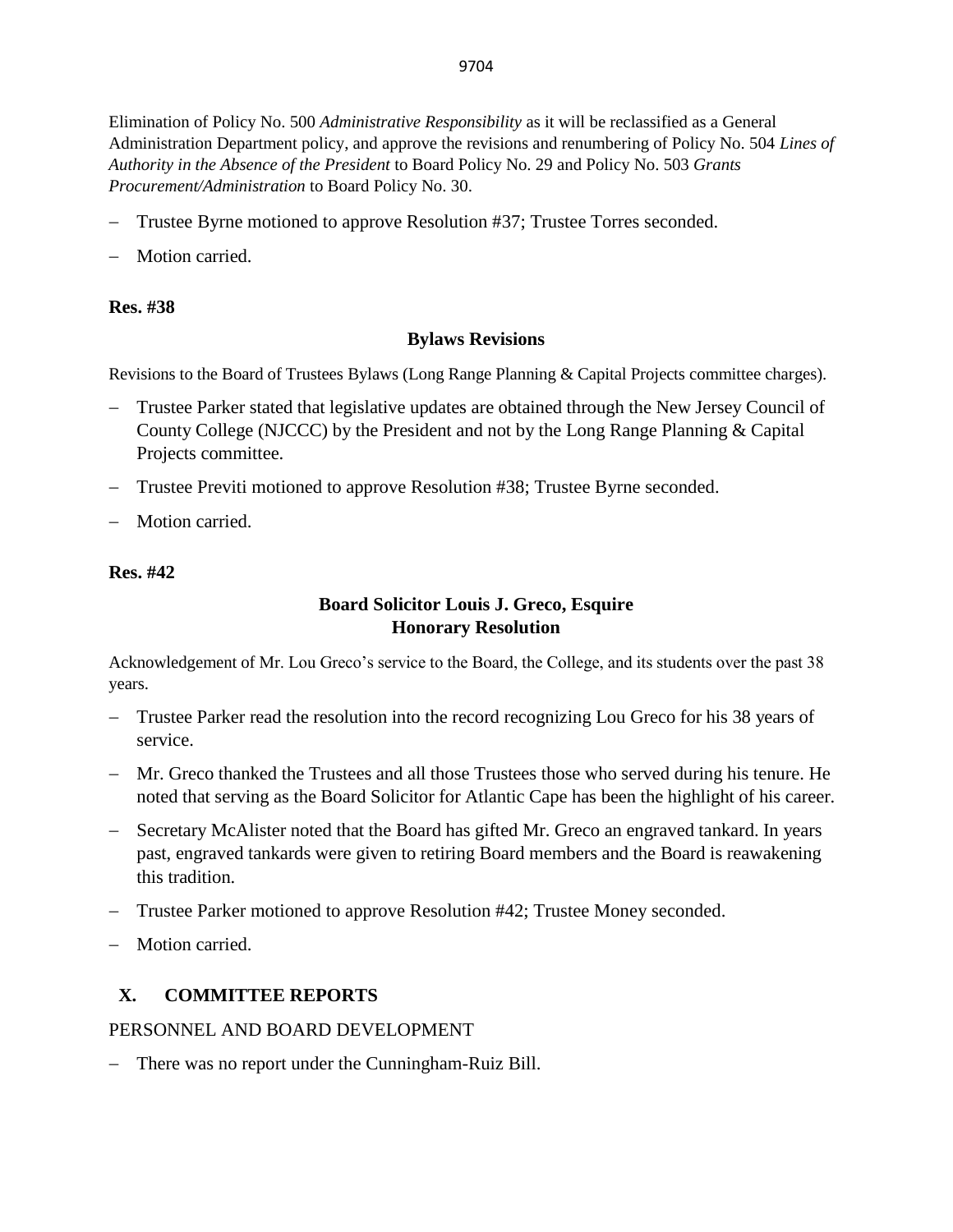### **XI. FOUNDATION REPORT**

Trustee Furman reported on behalf of the Foundation.

- − The Atlantic Cape Foundation has applied for a \$50,000 competitive grant from the Community Food Bank of New Jersey to support food insecurity in Atlantic City including the Worthington Atlantic City Campus. The grant's goal is to help build capacity for the College to serve students and residents of Atlantic City. We should know if we received the grant by the January Board Meeting. Only the Foundation was able to apply for the grant.
- − Today is Giving Tuesday. Please go to atlantic.edu/givingtuesday or text ACCC to 71777. Any size donation is gratefully appreciated and needed to help the neediest students and/or support the Capital Campaign. We expect to extend Giving Tuesday a few extra days.
- The Foundation is proud and honored to sponsor the President's Annual Holiday Reception, which will be held December  $1<sup>st</sup>$  at Careme's Restaurant. Academy of Culinary Arts students will prepare and serve the food.
- − The Restaurant Gala is March 31, 2022. The co-chairs are Foundation Board members Cheryl Pivola and Terry Budd, an Atlantic Cape alumna. We will be celebrating the Academy of Culinary Arts' 40<sup>th</sup> Anniversary and will feature acclaimed alumnus, Peter Slavin of Ice Sculpture Philly. Tickets will be \$225 each, and sponsorships are available.

# **XII. NEW JERSEY COUNCIL OF COUNTY COLLEGES (NJCCC)**

− There was no report from the New Jersey Council of County Colleges (NJCCC).

# **XIII. OTHER BUSINESS**

− None.

# **XIV. COMMENTS FROM THE PUBLIC**

- − Caesar Niglio, President of the Atlantic Cape Community College Education Association (ACCCEA), congratulated Trustees Mento, Byrne, and Money on their appointments, as well as Lou Greco on his retirement, noting that he has been a civil and fair attorney even in the face of disagreement.
- − The ACCCEA donated \$2,000 of groceries, that they shopped for personally, for food insecurity initiatives for students. Half was used for the Thanksgiving Giveaway and half was used to stock the Food Pantry. This was a highly positive experience.
- − Mr. Niglio wished the Trustees a wonderful holiday.

# **XV. ADJOURNMENT**

− Chairperson Mento wishes everyone a happy and healthy holiday season.